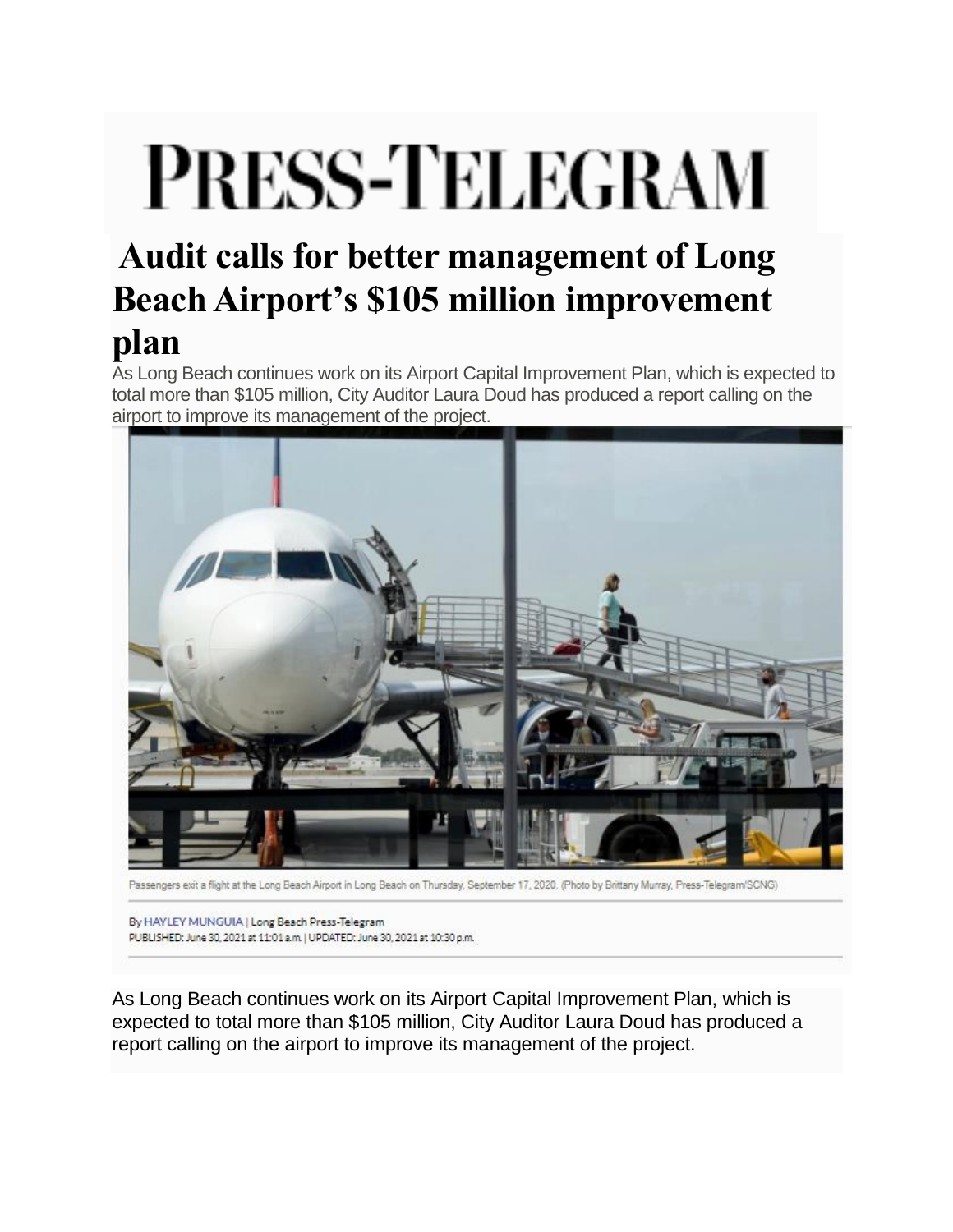Doud's office released the Long Beach Airport Construction Performance Audit on Wednesday, June 30, which found that airport officials need to provide better oversight and management of project cost, timeline, quality control and reporting.

The probe, which was conducted by PMA Consultants on behalf of the City Auditor's Office, made 14 recommendations to ensure the airport improvements are completed more efficiently.

"I am pleased the Airport has agreed with all 14 audit recommendations and stated they are already benefitting from the integration of several suggested project management tools," Doud said in a statement. "Due to the significant cost and scope of ongoing construction projects at the Airport, the audit findings warrant immediate attention and action."

The recommendations are:

- Develop an overarching mission statement that identifies clear goals and objectives;
- Develop a transparent prioritization process for projects that aligns with the mission statement;
- Create a process to keep track of project changes;
- Create a project management office;
- Implement a department-wide risk management procedure;
- Implement a new process for large or risky projects that includes risk and contingency assessments;
- Use a consistent project management dashboard to manage things like budget, payments and change orders;
- Establish a standard process for budget management;
- Implement a standard change management process that includes a change order log;
- Use consistent tools to manage all contracts and corresponding changes on all projects;
- Process all invoices for consultants and contractors upon receipt;
- Perform a comprehensive review of how costs are being tracked and reported;
- Establish a quality management policy that covers the life cycles of airport projects; and
- Develop and implement a formal performance review process at key stages of project execution.

The changes are necessary, the report said, because the Long Beach Airport did not appear to follow best practices for project management, and a lack of consistent documentation made it difficult to assess whether the airport is achieving its goals.

"Beyond reviewing construction and standards processes for efficiency and efficacy of execution, PMA attempted to assess the financial and schedule performance of five projects chosen by LGB," the audit said. "PMA could not determine nor judge the performance of these projects due to gaps in the data and the lack of standard and